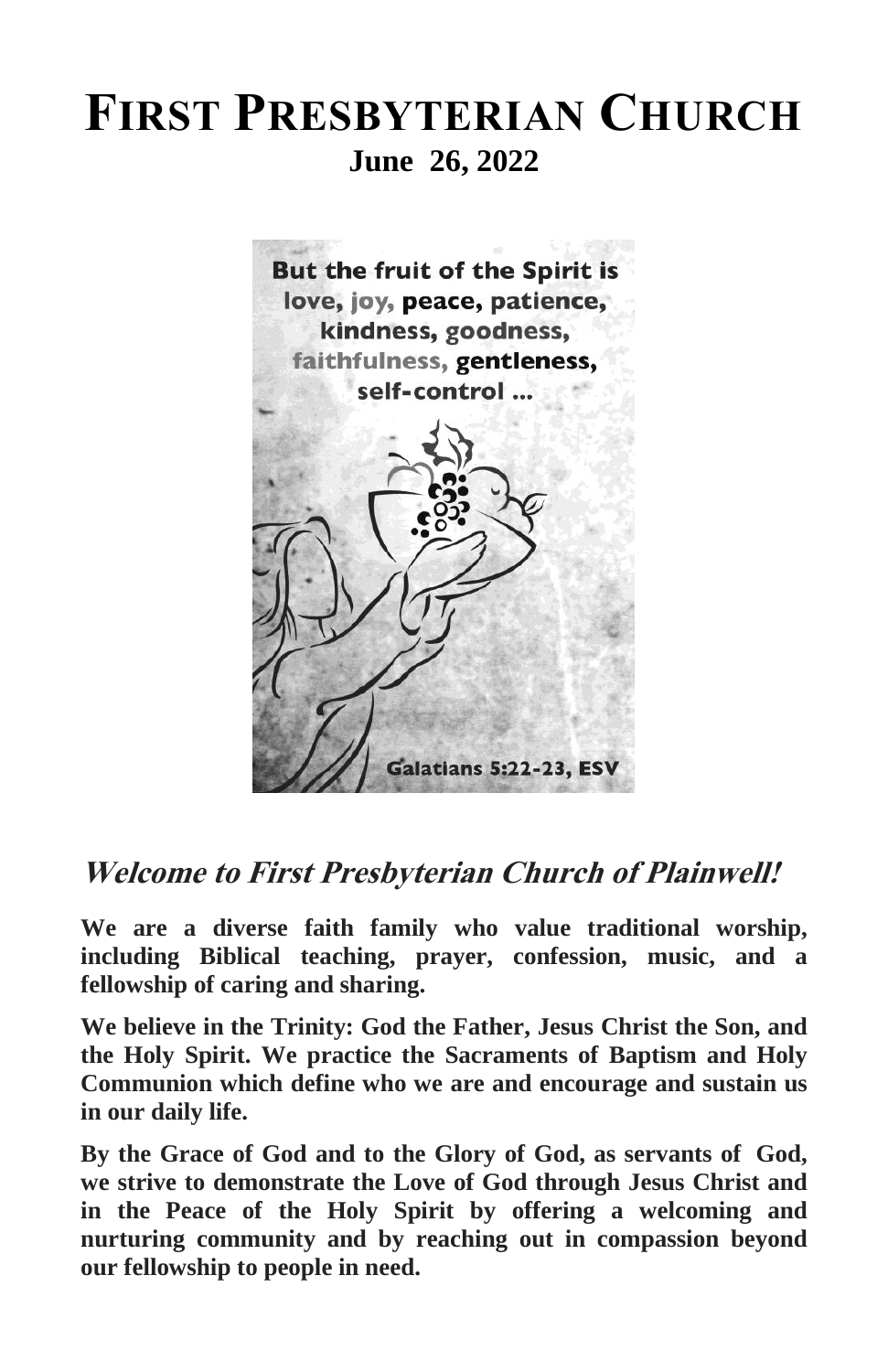# **FIRST PRESBYTERIAN CHURCH** *June 26, 2022 10:30 a.m. Worship*

# *Third Sunday after Pentecost*

*(\*) Stand as you are able* Please phone 269-215-0384 to join together! <https://meetings.dialpad.com/room/plainwellpcusa>

# **WE GATHER IN GOD'S NAME**

# **LIGHTING THE CHRIST CANDLE**

*In this season after Pentecost, as we celebrate the fire of God's Love and Peace, we invite you to light a candle in your home.*

### **\*CALL TO WORSHIP AND SALUTATION** *Rev. Ruth Lowry*

L: God, who rules the universe, calls us; Christ, who took up his cross, calls us; Holy Spirit, who frees us body and soul, calls us. Let us faithfully answer by worshiping the triune God.

#### **\*OPENING HYMN #476** *"***O Worship the King***"*

### **WELCOME/ANNOUNCEMENTS** *Judy Wood, Liturgist*

**SONG OF PRAISE** (from *Psalm 77:1–2, 11–20)* 

L: I cry aloud to God, aloud to God, that God may hear me. **P: In the day of my trouble I seek the Lord; in the night my hand is stretched out without wearying; my soul refuses to be comforted.**

L: I will call to mind the deeds of the LORD; I will remember Your wonders of old.

**P: I will meditate on all Your work, and muse on Your mighty deeds.**

L: Your way, O God, is holy. What god is so great as our God? **P: You are the God who works wonders; You have displayed Your might among the peoples.**

L: With Your strong arm You redeemed Your people, the descendants of Jacob and Joseph.

**P: When the waters saw You, O God, when the waters saw You, they were afraid; the very deep trembled.**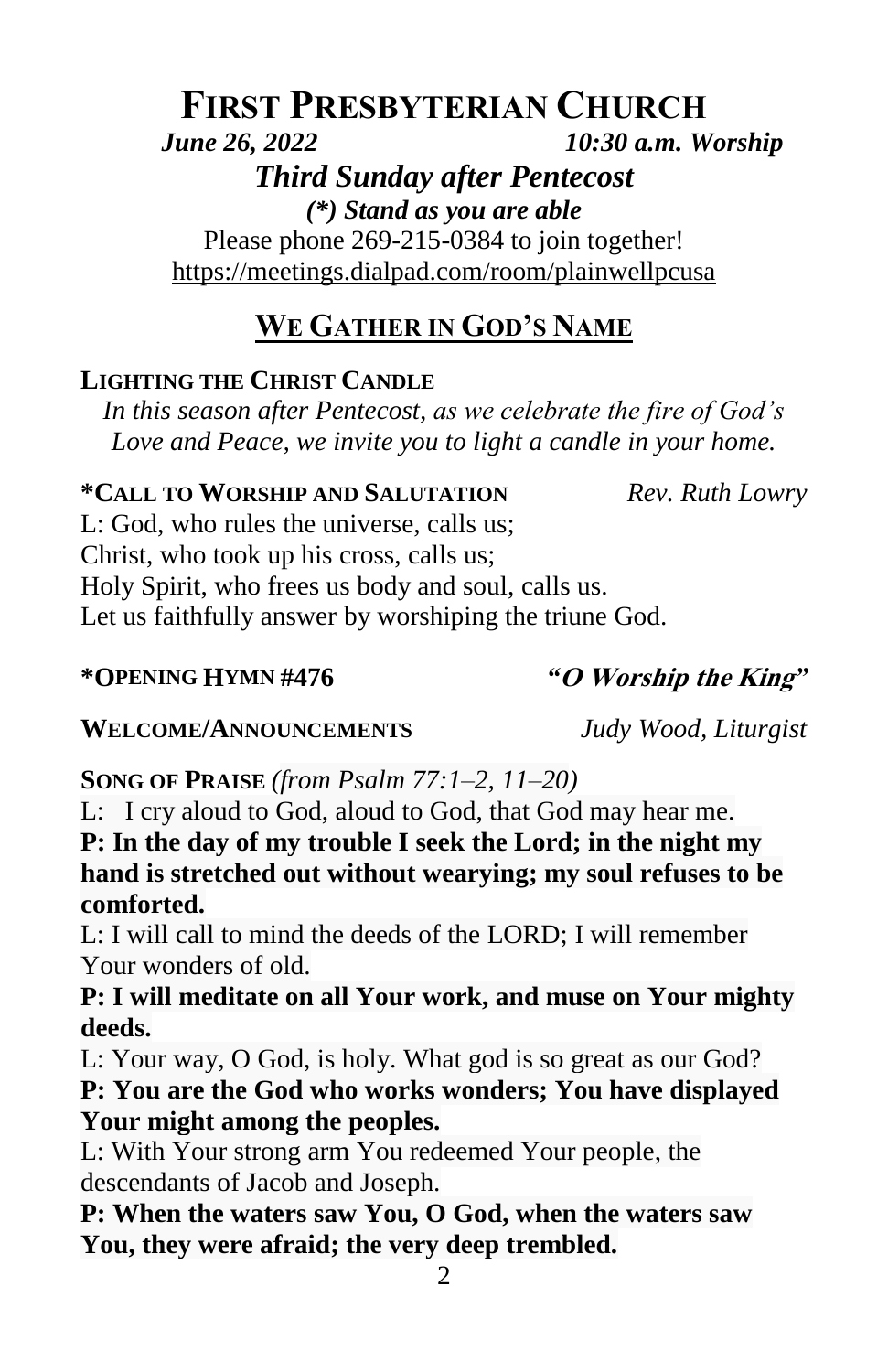L: The clouds poured out water; the skies thundered; Your arrows flashed on every side.

**P: The crash of Your thunder was in the whirlwind; Your lightnings lit up the world; the earth trembled and shook.**

L: Your way was through the sea, Your path, through the mighty waters; yet Your footprints were unseen.

**ALL: You led Your people like a flock by the hand of Moses and Aaron. You welcome us to You.**

### **WE CENTER OURSELVES AS WE WORSHIP** *Margaret Hawley-Lowry "Great is Thy Faithfulness"*

### **CALL TO CONFESSION** *Pastor Ruth* Christ Jesus did not call down destruction *Luke 9:52–55* upon those who rejected him. How much more will he show mercy to those who seek forgiveness. In faith, let us confess our sins.

### **PRAYER OF CONFESSION** *(Unison)*

**O God, Holy Trinity, help us to confess our sins. You give us a place in Your creation, and You intend that we live in love with all that You have made. We confess that we abuse what You give us. By our thoughts, actions, and the meditations of our hearts we show how enslaved we are to life made corrupt by sin. Far from walking in the Spirit, we stumble on paths that lead to death. O Fire of heaven, have mercy on us. Satisfy the longings of our souls by taking us up into Your Spirit that we may love our neighbor. Rekindle our desire to follow our Savior, Jesus Christ, whose passion for obeying You leads us to our inheritance, which is Your promised kingdom. To You and the Son and the Spirit,**

# **One God, be all worship and praise now and forever. Amen.**

### **DECLARATION OF FORGIVENESS**

The crucified Christ has set us free to live in the Spirit of life. Hear the good news of the gospel.

In Jesus Christ, we are forgiven. **Amen.**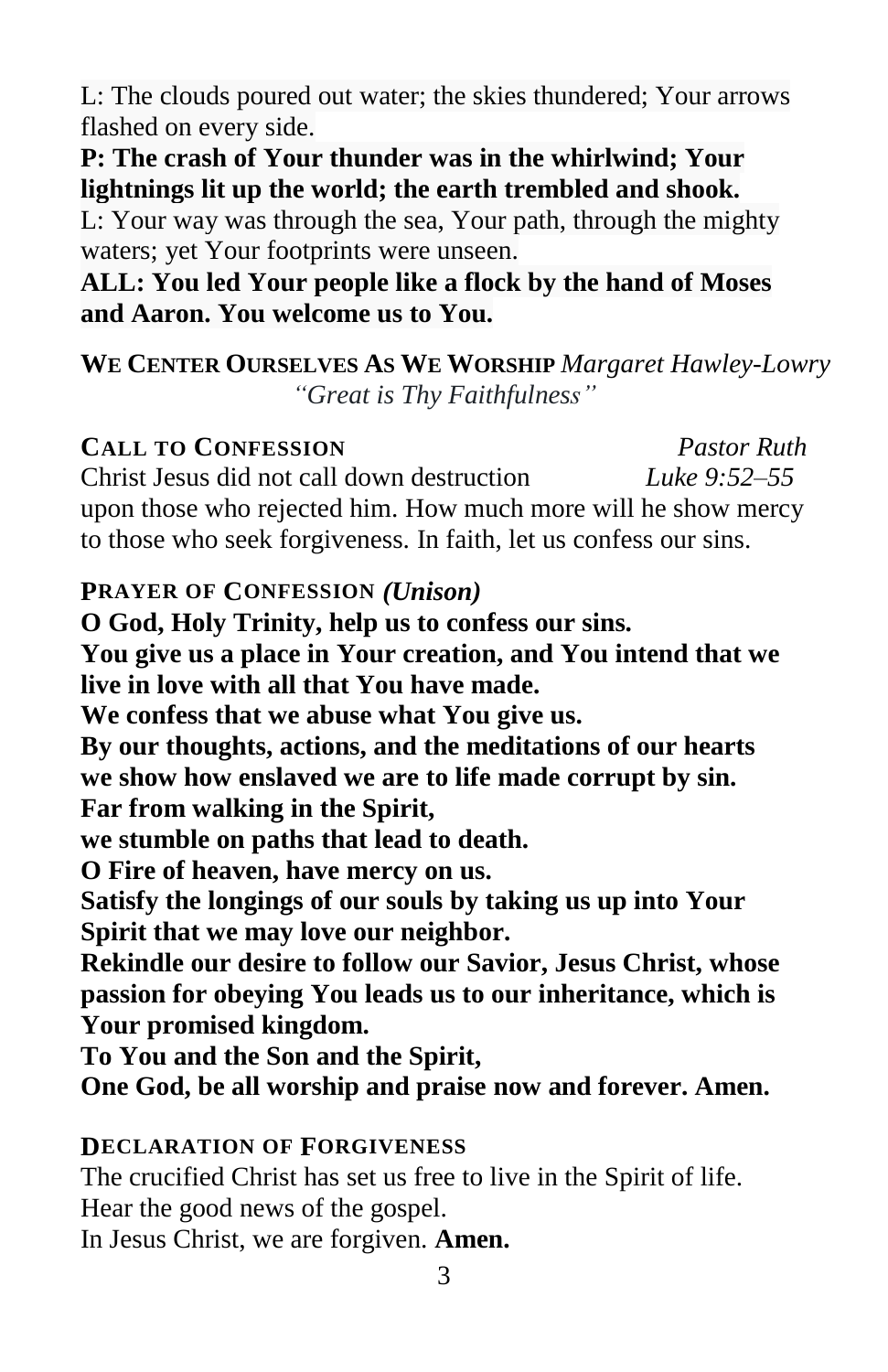#### **\*GLORIA PATRI # 579 Glory be to the Father, and to the Son, and to the Holy Ghost: As it was in the beginning, is now and ever shall be, world without end. Amen.**

#### **WE LISTEN FOR GOD'S WORD**

**PRAYER FOR ILLUMINATION** *Judy Wood, Liturgist* O God,

by Your Spirit plant Your word within us that we may follow Your Son, our Lord, Jesus Christ, and never leave him. May we find our home in Your kingdom and our life in Your Spirit. **Amen.**

**SCRIPTURE** 1 Kings 19:15-16, 19-21; Galatians 5:1, 13–25; Luke 9:51–62

**SERMON** *"Guided by the Spirit"*

### **WE RESPOND TO GOD'S WORD**

**\*HYMN #326** *"Spirit of God, Descend Upon Our Hearts"*

**\*AFFIRMATION OF FAITH** *(Apostles' Creed)*

**I believe in God, the Father Almighty, the Maker of heaven and earth, and in Jesus Christ, His only Son, our Lord: Who was conceived by the Holy Ghost, born of the Virgin Mary; suffered under Pontius Pilate, was crucified, dead, and buried; He descended into hell. The third day He arose again from the dead; He ascended into heaven, and sitteth on the right hand of God the Father Almighty; from thence he shall come to judge the quick and the dead. I believe in the Holy Ghost; the holy catholic church; the communion of saints; the forgiveness of sins; the resurrection of the body; and the life everlasting. Amen.**

#### **INVITATION TO THE OFFERING**

*The blessings that come from God are rich like the fruits of summer. With our tithes and our offerings let us give thanks and praise to the triune God: to the Son for our salvation, the Spirit for our rising, and the Creator of heaven and earth.*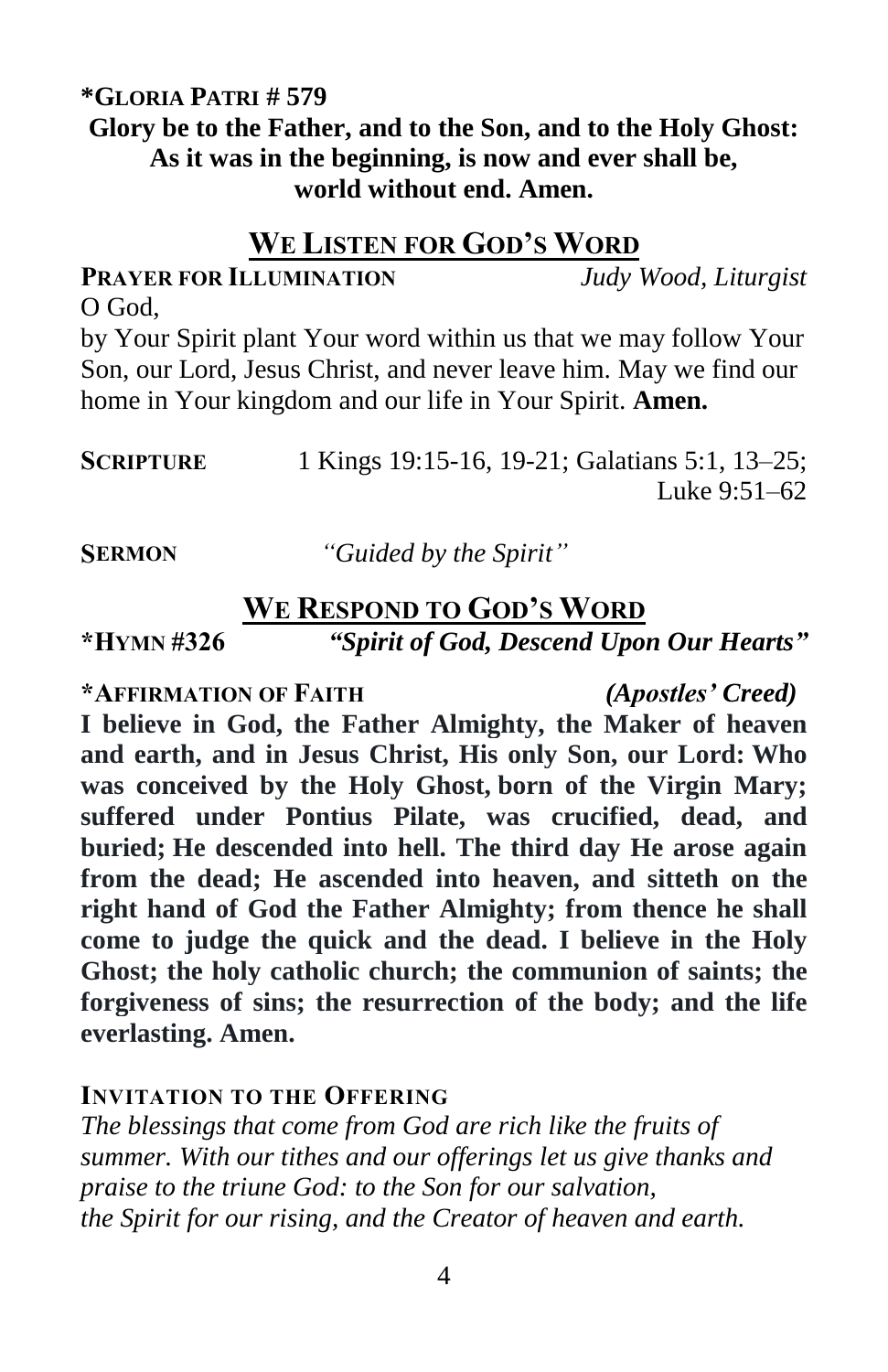*(We invite you, at this time, to write a check and mail it to the church, if you are able.)*

Offertory *Margaret Hawley-Lowry*

*"Partita in E" (Bach)*

\*The Doxology #592

*Praise God from whom all blessings flow! Praise God, all creatures here below; Praise God above, ye heavenly host; Praise Father, Son, and Holy Ghost!*

**\*PRAYER OF THANKSGIVING/DEDICATION** *Liturgist*

We thank You for Your self-giving love. You made us in Your image and gave us a home in Your world. You did not forsake us when our sin brought disaster upon what You love.

Instead, You sojourned with us in the wasteland;

You taught us neighbor-love and holiness through the commands of Moses;

You spoke to us words of justice, correction, and kindness in the poetry of the prophets.

We thank You that in the fullness of time You sent the Son to be born of Mary by the Holy Spirit, to be the perfect image of God. We thank You that Christ Jesus gave himself upon the cross to free us from the bondage to sin and death.

We thank You for receiving him in resurrection and ascension, the firstborn of the new creation.

Through Christ we have freedom to walk in the Spirit that is eternal life.

We present our offerings and commit ourselves to follow Jesus Christ, love our neighbors, and share the fruits of the Spirit, giving You thanks and praise, O holy, triune God. **Amen.**

# **PRAYER OF INTERCESSION** *Judy Wood, Liturgist*

*[A time of silence follows each petition.]*

God of the angels and the saints in light, head of the church universal and apostolic, midwife of the new creation, hear us as we pray for the coming of Your kingdom. *[silent prayer]*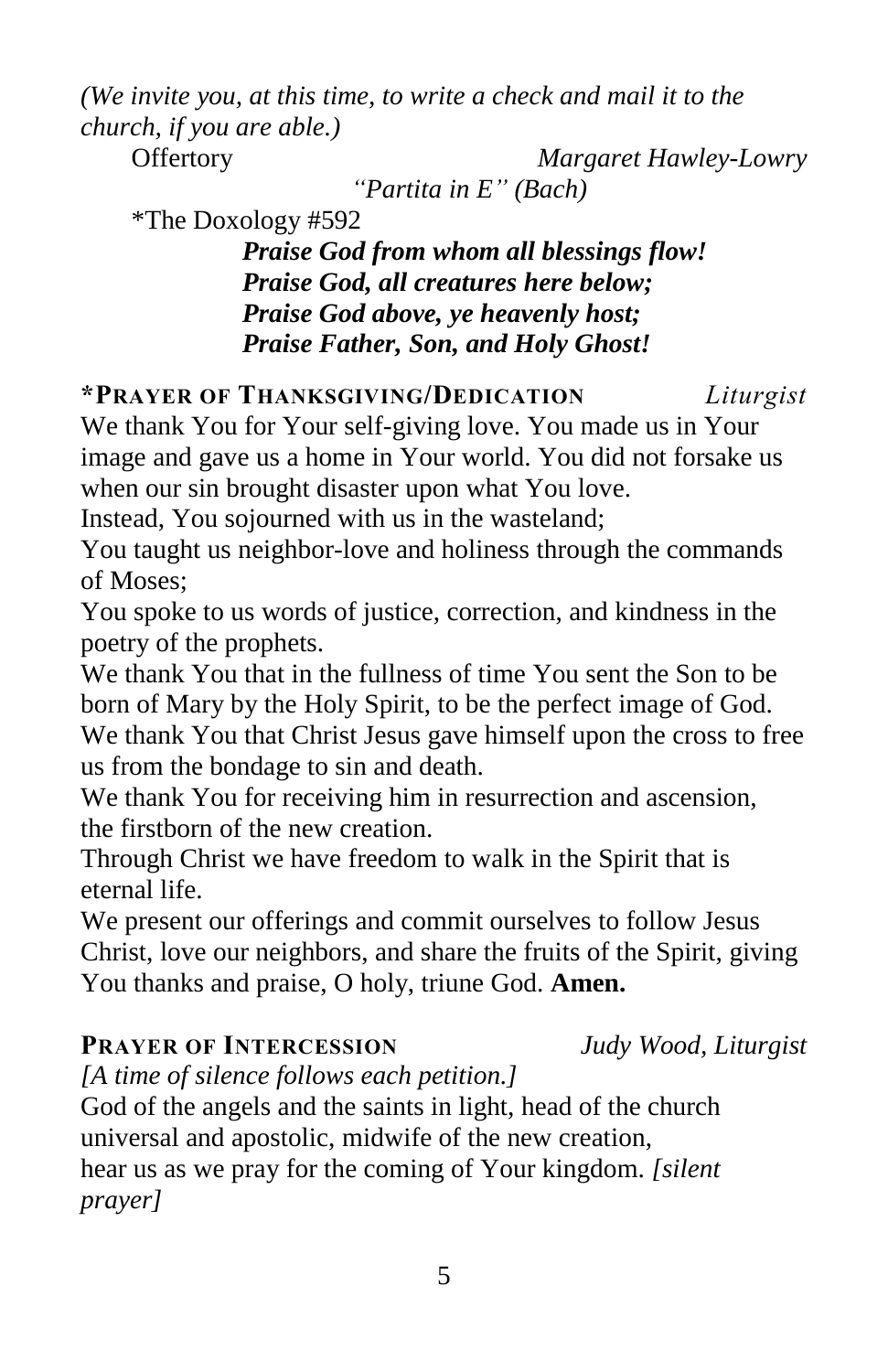Cleanse the pollution of the world caused by human sin. Receive the body of the earth, and the bodies of Your children into Your holy presence. Dwell with us and be our light.

Hear us as we pray

for the healing of the nations. . . . *[silent prayer]*

Silence the wars and rumors of terror that plague the human family.

Guide leaders of the world to the river and the tree of life. May the fruits of the Spirit feed the people of the earth.

Hear us as we pray for all who suffer. . . . *[silent prayer]*

Lift the yoke of human pain from the sick, the hungry, and the grieving,

Move the hearts of Your people to serve all who are in need.

Hear us as we pray

for the Church. . . . *[silent prayer]*

Lay the mantle of Elijah on the shoulders of the people of God. Let the Spirit shine in the eyes of the body of Christ.

With a mighty voice, let the church roar, "Justice!"

With a tender kiss, let her pray, "Mercy."

With the sign of the cross, let her say, "Peace be with you," In the name of our Lord and Savior, Jesus Christ, who taught us to pray:

**Our Father, who art in heaven, hallowed be thy name, thy kingdom come, thy will be done, on earth as it is in heaven. Give us this day our daily bread; and forgive us our debts, as we forgive our debtors; and lead us not into temptation, but deliver us from evil. For thine is the kingdom, and the power, and the glory, forever. Amen.**

**CHARGE** *Pastor Ruth Lowry*

L: Let your life show the goodness of God. Pray with your body. Thank the Spirit for simple pleasures.

Guard your mind and spirit against false desires or ambitions that would lead you away from loving your neighbor as yourself.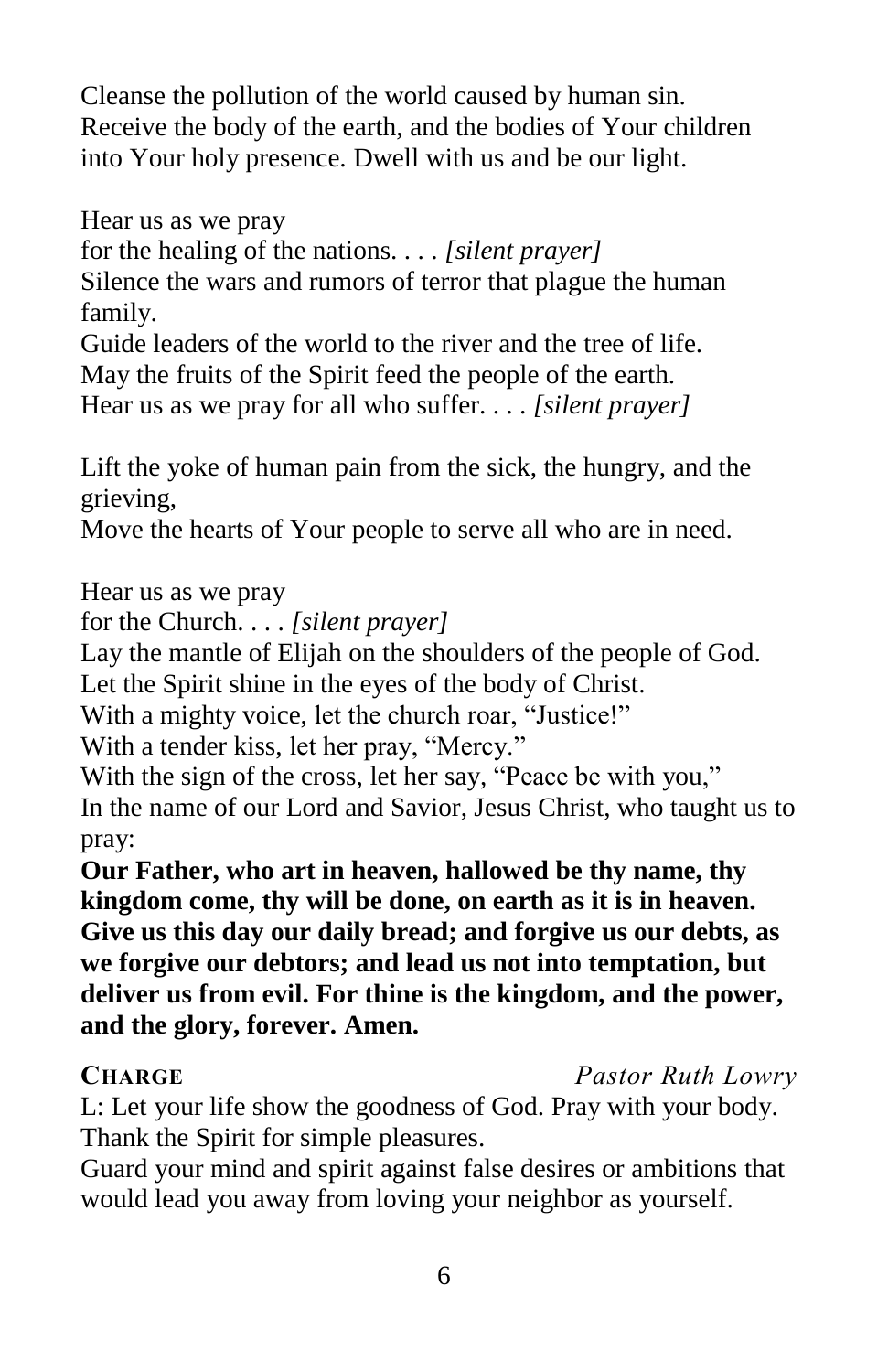Build up the community around you; live at peace in the body of Christ. Be loyal to that which is worthy of your loyalty: God's presence and God's future.

# **\*CLOSING HYMN** *"I Have Decided to Follow Jesus"*

- 1. I have decided to follow Jesus; I have decided to follow Jesus; I have decided to follow Jesus; No turning back, no turning back.
- 2. The world behind me, the cross before me, The world behind me, the cross before me; The world behind me, the cross before me; No turning back, no turning back.
- 3. Though none go with me, I still will follow, Though none go with me I still will follow, Though none go with me, I still will follow; No turning back, no turning back.
	- 4. Will you decide now to follow Jesus? Will you decide now to follow Jesus? Will you decide now to follow Jesus? No turning back, no turning back.

# **\*BENEDICTION** *Pastor Ruth Lowry*

God makes you free as an eagle riding the wind. Christ gives you a home in the kingdom he is bringing. The Holy Spirit fills your belly with fire, and your heart with joy.

**POSTLUDE** *Margaret Hawley-Lowry*

# **\*GREETINGS TO EACH OTHER**

*Enjoy a time of greeting each other before ending the phone call. (Portions of Liturgy are from "Feasting on the Word")*